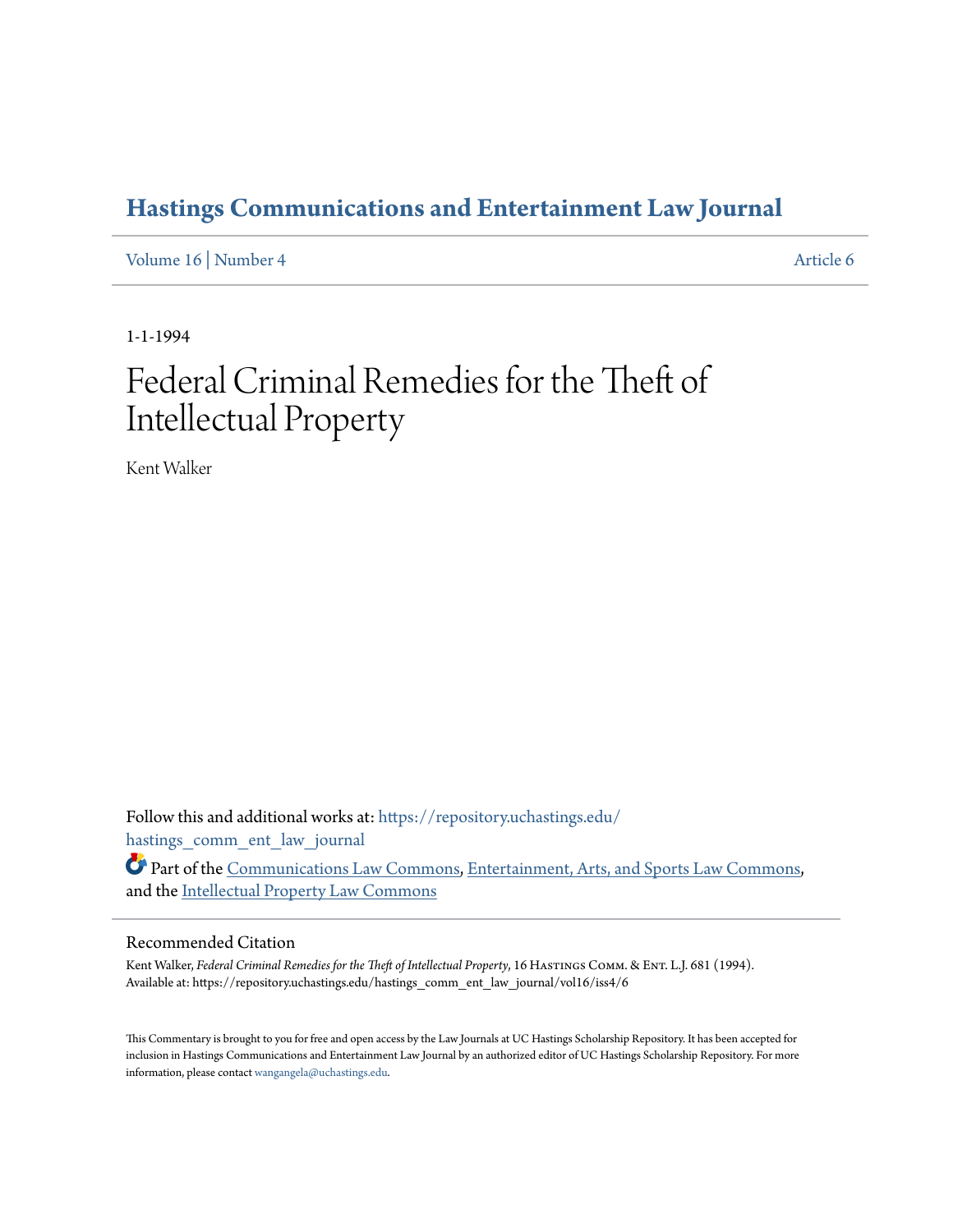# **Federal Criminal Remedies for the Theft of Intellectual Property**

*by* KENT WALKER\*

# **Table of Contents**

|                                                         | 682  |
|---------------------------------------------------------|------|
|                                                         | 682  |
| III. New Federal Sentencing Guidelines for High-        |      |
|                                                         | 683  |
| IV. New Approaches Among Law Enforcement Agencies       | 684  |
|                                                         | 685  |
| VI. Limits to Criminal Prosecution of Information Theft | 686  |
| VII. The Elements of Criminal Copyright Infringement    | 687  |
| VIII. How to Convince Law Enforcement to Investigate &  |      |
|                                                         | 688  |
|                                                         | -689 |

<sup>\*</sup> Kent Walker is an Assistant United States Attorney in San Francisco specializing in the prosecution of high-technology crime. The opinions in this article are his own and do not necessarily represent the positions of the United States Department of Justice or the United States Attorney's Office.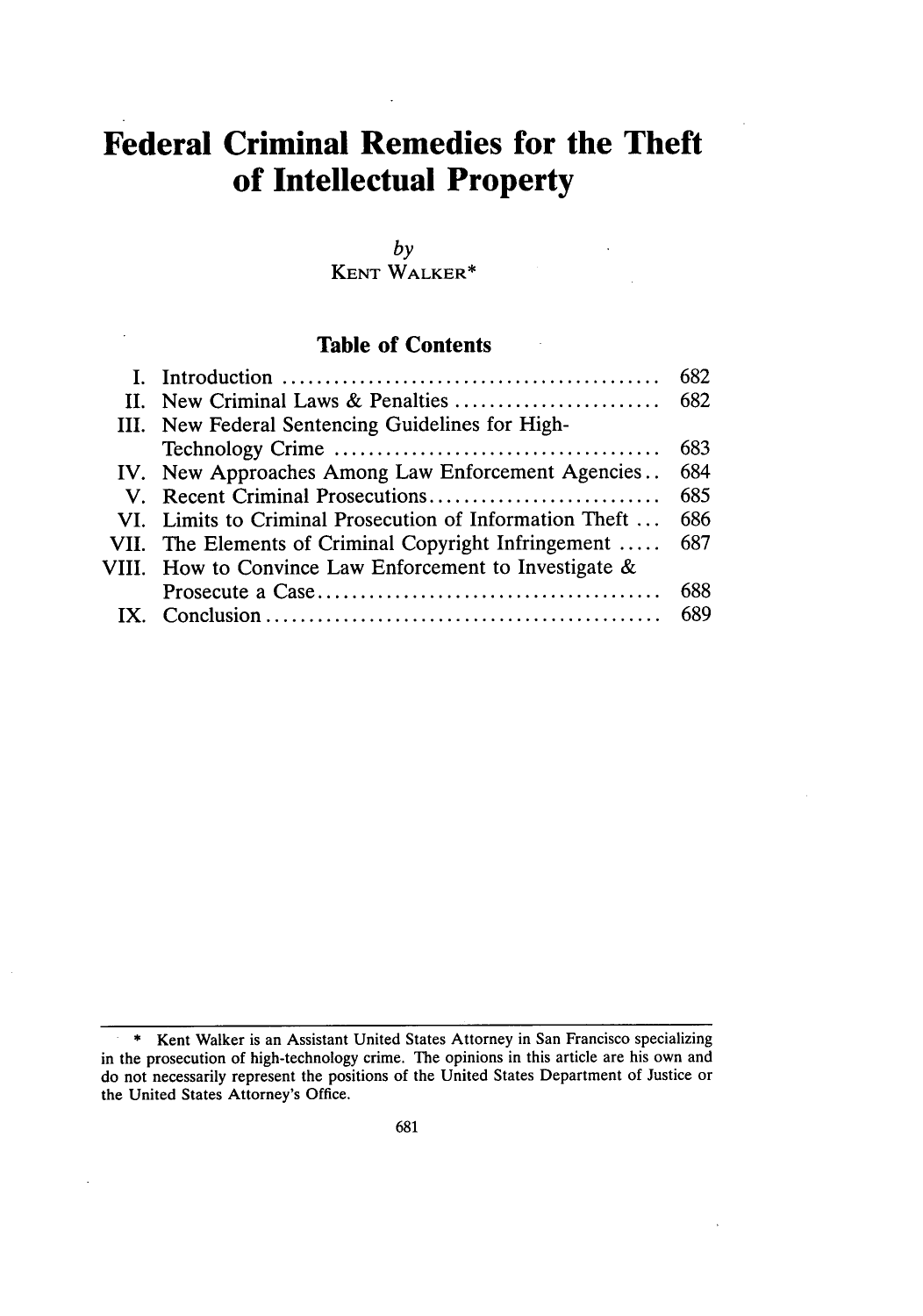#### **I Introduction**

As we concentrate more and more of the value of our economy into accessible forms of information, we must worry more and more about the dark side of the Information Revolution — theft and abuse of information. The United States has long recognized and tried to protect the value of commodified information (intellectual property), through patents, copyrights, trademarks, and trade secret protection. Traditionally, however, society has relied upon civil remedies to vindicate these interests. Today, a sea-change in public opinion gradually is persuading policy-makers that the theft of *intellectual* property can be as serious as the theft of *tangible* property in an Information Age economy.

# **H**

#### New **Criminal Laws & Penalties**

In 1976, Congress made it a misdemeanor to "infringe" a copyright willfully and for purposes of commercial advantage or private financial gain."1 In 1982, after lobbying by the motion picture and recording industry, Congress enacted legislation making large-scale commercial infringement of movies or records a felony, punishable by up to five years in prison and a \$250,000 fine.2 Most recently, in 1992, Congress made commercial infringement of a copyright involving ten or more copies collectively worth more than \$2,500 a felony.<sup>3</sup> While the 1992 amendment initially was designed to deal with the growing problem of large-scale commercial infringement of copyrighted computer software, it was later broadened to cover all types of copyrighted works subject to such infringement.<sup>4</sup>

On a related front, in 1984 Congress made it a felony to traffic in goods or services using a counterfeit trademark.5 Again, the possible penalties are severe: five years in prison and fines of up to \$250,000

<sup>1.</sup> Copyright Act of 1976, Pub. L. No. 94-553, § 101, 90 Stat. 2541, 2586 (1976) (codified at 17 U.S.C. § 506(a) (1988)).

<sup>2.</sup> Piracy and Counterfeiting Amendments Act of 1982, Pub. L. No. 97-180, 96 Stat. 91, 92 (1982) (codified at 18 U.S.C. § 2319(b) (Supp. IV 1992)).

<sup>3.</sup> Act of Oct. 28, 1992, Pub. L. No. 102-561, 106 Stat. 4233 (1992) (codified as amended at 18 U.S.C. § 2319(b) (Supp. IV 1992)).

<sup>4. 138</sup> **CONG.** REC. 7580-81 (June 4, 1992); 138 **CONG.** REC. H1l, 129-30 (Oct. 3, 1992); **S.** REP. No. 268, 102d Cong., 2d Sess. 2-3 (1992); H.R. REP. No. 997, 102d Cong., 2d Sess. 3572 (1992) *reprinted in* 1992 U.S.C.C.A.N. 3569, 3569-70.

<sup>5.</sup> Trademark Counterfeiting Act of 1984, Pub. L. No. 98-473, § 1502(a), 98 Stat. 1837, 2178 (codified in 18 U.S.C. § 2320 (1988)).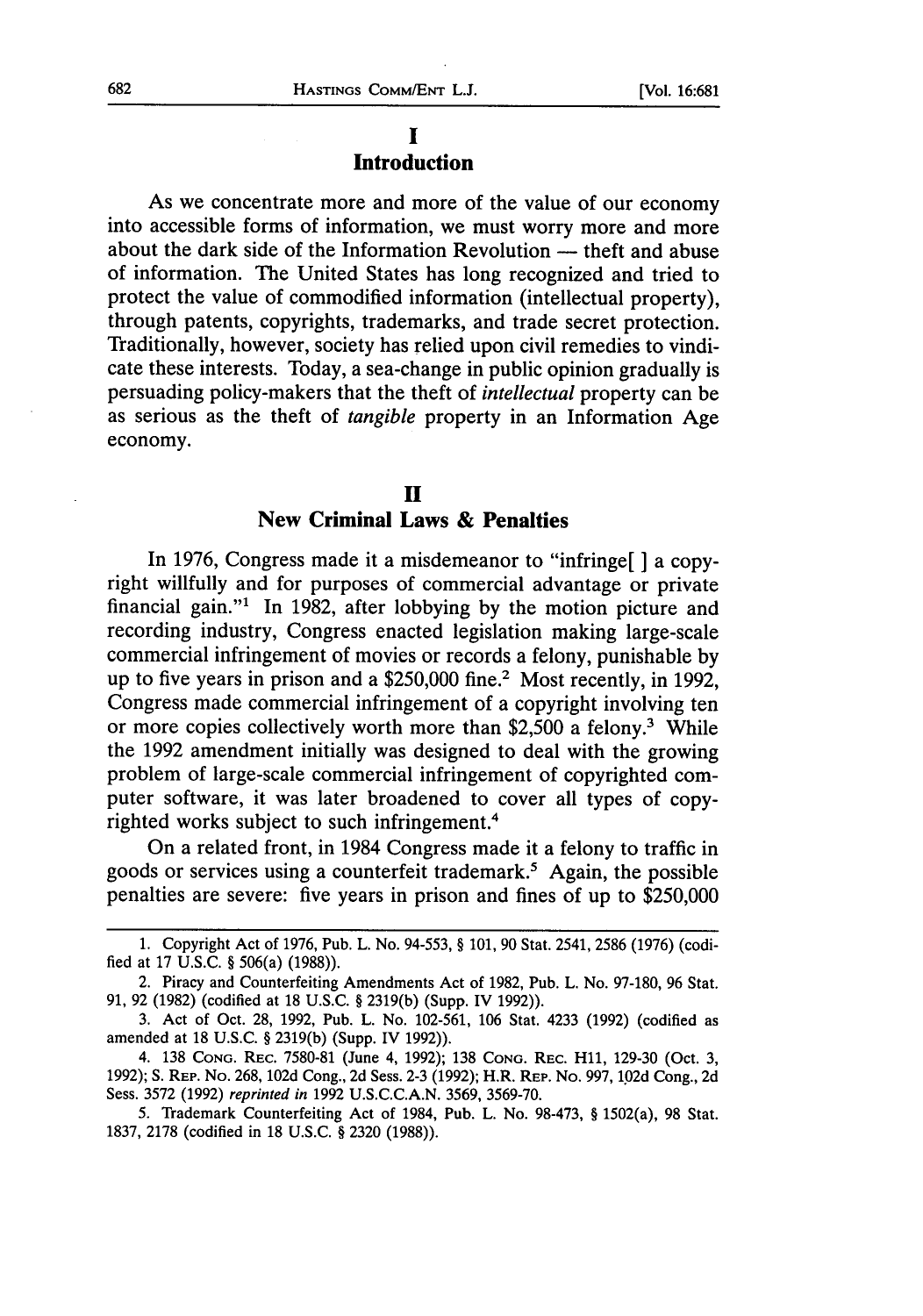for individuals and up to  $$1,000,000$  for corporations.<sup>6</sup> Even higher fines are available, up to twice the gross gain to the defendant or twice the gross loss to the victim.7 In addition to fines and incarceration, both copyright and trademark laws provide for the destruction of the infringing items.<sup>8</sup>

Other federal statutes that impact this area include those prohibiting wire fraud and mail fraud<sup>9</sup> and those prohibiting interstate transportation of stolen property.10 While federal courts have been reluctant to regard "information" as stolen "property" for purposes of the statute dealing with interstate transportation, recent cases suggest that the issue is still very much open. $11$ 

Finally, because many counterfeit articles are manufactured abroad and imported into the United States, it is important to recognize that it is a felony to import, receive, or transport goods "knowing the same to have been imported or brought into the United States contrary to law."<sup>12</sup> Commercial importation of unauthorized copies of copyrighted works constitutes an act of copyright infringement and violates the law.13

#### **HI**

# New **Federal Sentencing Guidelines for High-Technology Crime**

Looking at statutory prohibitions and maximum penalties alone can be misleading when ascertaining whether the software pirates and similar infringers will receive serious sentences. In the past, judges have treated white-collar offenders leniently, often letting them off with probation and a warning.<sup>14</sup> The United States Sentencing Guidelines ("Guidelines") promulgated by the United States Sentencing Commission have made a point of ensuring short but certain terms of

12. 18 U.S.C. § 545 (1988 & Supp. IV 1992).

13. 17 U.S.C. § 501(a) (Supp. IV 1992); 17 U.S.C. § 602 (1988 & Supp. IV 1992).

<sup>6. 18</sup> U.S.C. § 2320(a) (1988).

<sup>7. 18</sup> U.S.C. § 3571(d) (1988).

<sup>8. 17</sup> U.S.C. § 506(b) (1988); 18 U.S.C. § 2320(b) (1988).

<sup>9. 18</sup> U.S.C. §§ 1341, 1343 (Supp. IV 1992).

<sup>10. 18</sup> U.S.C. § 2314 (1988 & Supp. IV 1992).

<sup>11.</sup> See United States v. Brown, 925 F.2d 1301, 1308-09 (10th Cir. 1991) (interstate transfer of stolen computer code not covered by 18 U.S.C. § 2314); but see United States v. Riggs, 739 F. Supp. 414, 418-23 (N.D. **I11.** 1990) (interstate electronic transfer of stolen computer data covered by § 2314). The United States Supreme Court has recognized confidential corporate information as "property" for purposes of mail and wire fraud prosecution. Carpenter v. United States, 484 U.S. 19, 25-26 (1987).

<sup>14.</sup> See J. **CONKLIN, ILLEGAL BUT NOT** CRIMINAL: **BUSINESS** CRIME **IN** AMERICA 129 (1977).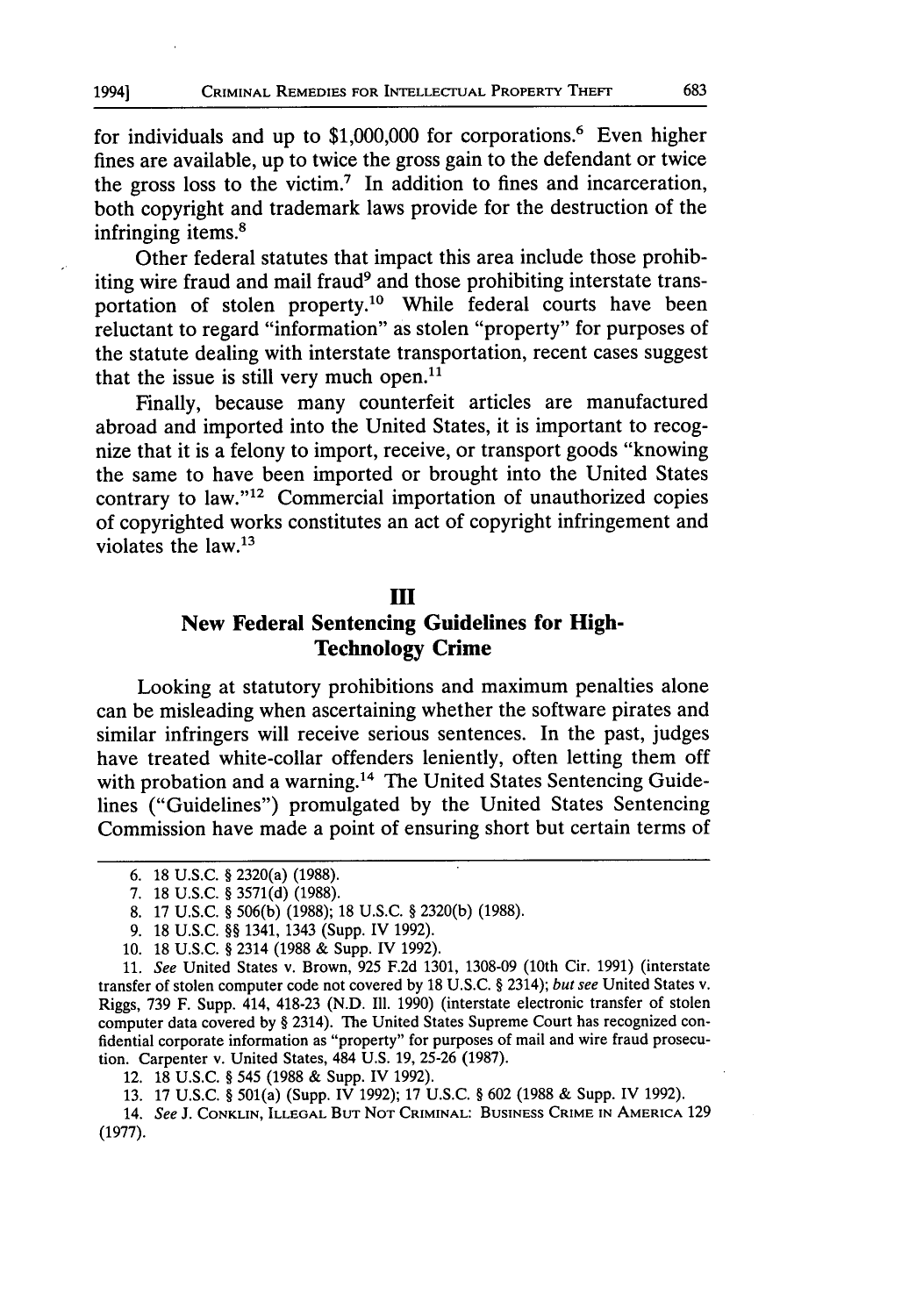imprisonment for white-collar offenders.<sup>15</sup> Accordingly, the Guidelines treat the criminal infringement of copyrights or trademarks (or the unauthorized interception of certain electronic signals, such as satellite television transmissions) much like other types of theft or fraud by making the "retail value" of the infringing items the key determinate of the ultimate sentence.<sup>16</sup> This retail-value approach is crucial, because, as the Guidelines commentary notes, "the value of the infringing items .. .will generally exceed the loss or gain due to the offense.' 17

Thus, a typical first-time infringer, making two thousand copies of a software program with a retail value of \$50, faces a base sentence of ten to sixteen months incarceration.<sup>18</sup> Greater monetary losses, more significant roles in the offense, or extensive operations can result in even higher penalties.<sup>19</sup> Thus, at least in theory, federal courts will now treat the illegal *copying* of software as indistinguishable from the illegal *theft* of that software.<sup>20</sup>

#### **IV**

#### New **Approaches Among Law Enforcement Agencies**

As important as the newly heightened penalties are the changing attitudes of federal and state law enforcement agencies. The Federal Bureau of Investigation ("FBI") has long been reluctant to investigate misdemeanor copyright infringements, particularly in view of the strong civil sanctions available under Title XVII.<sup>21</sup> The conversion of these cases to felonies, reflecting new congressional interest in the area, has helped to focus federal law enforcement on this growing area.22 Moreover, the FBI's National Economic Security Threat List ("NESTL") reflects a reorientation in the post-Cold War era to focus some of its foreign counter-intelligence resources on the threats to the nation's economic well-being.23

19. *Id.*

*<sup>15.</sup>* United States Sentencing Commission, *Guidelines Manual,* ch. **1,** Pt. A(4)(d) (Nov. 1993).

<sup>16.</sup> U.S.S.G. § 2B5.3(b) cmt.

<sup>17.</sup> U.S.S.G. § 2B5.3 cmt.

<sup>18.</sup> U.S.S.G. §§ 2B5.3, 2F1.1(b)(1), ch. 5, pt. A.

<sup>20.</sup> The United States Department of Justice has also proposed an entirely new section for the Sentencing Guidelines designed to deal with other forms of computer crime, including unlawful computer hacking that compromises privacy or interferes with the operation of computer systems. 57 Fed. Reg. 62832 (Dec. 31, 1992).

<sup>21.</sup> **S.** REP. No. 268, 102d Cong., 2d Sess. 2 (1992).

<sup>22.</sup> *See, e.g.,* James Bernstein, *Feds Find Illegal Software in Raid,* **NEWSDAY,** Oct. 30, 1992, at 51.

<sup>23.</sup> FBI Headquarters, National Security Division.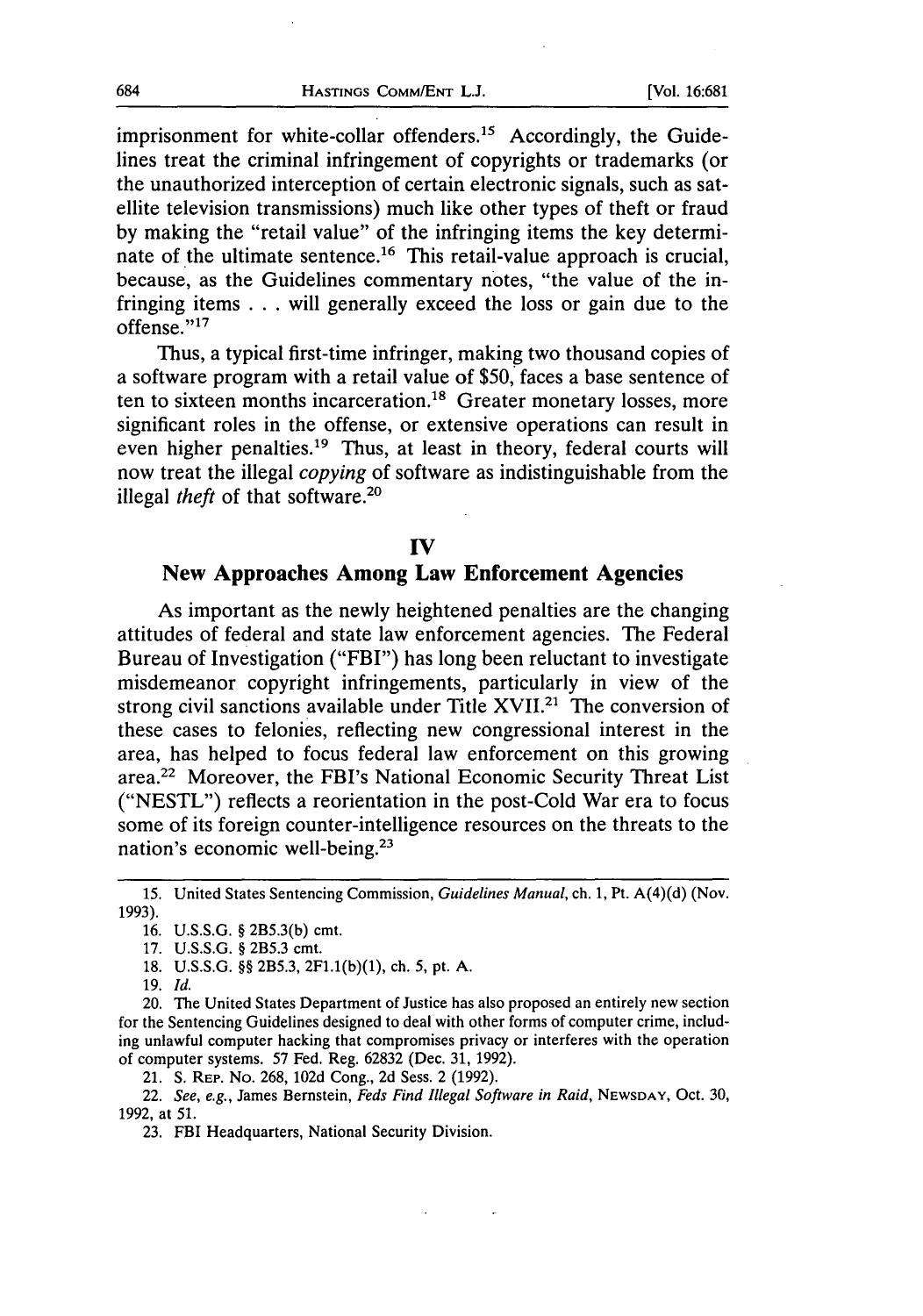This initiative places special emphasis on crimes involving critical technologies, including computer software, computer hardware, telecommunications, and biotechnology.24 Some of the most egregious piracy of copyrighted and trademarked products occurs abroad, particularly in lesser developed nations that lack a tradition of intellectual property protection. The Software Publishers Association estimated in 1990 that the software industry alone, with domestic revenues of \$4.6 billion, lost \$2.4 billion to domestic piracy, while worldwide piracy losses were between ten and twelve billion dollars.25

Other federal law enforcement agencies, including the United States Customs Service, which is responsible for all import and export violations including importation of counterfeit or infringing goods, and the United States Secret Service, which is responsible for various types of computer crime, especially crime that affects financial institutions, have begun to emphasize high-technology investigations.

Similarly, the Department of Justice has created a Computer Crime Unit ("Unit") dedicated exclusively to the prosecution of hightechnology crimes, including copyright and trademark offenses, as well as wire fraud, criminal computer hacking, and use of computer bulletin-boards to exchange child pornography or stolen credit information. This Unit has proposed new sentencing guidelines governing criminal computer hacking, computer intrusions, and theft of private or classified information via computer and telecommunications systems.

The United States Attorney's Office for the Northern District of California, which includes Silicon Valley as well as many of the biotechnology and software industries of Northern California, has announced a high-technology crime initiative targeting such crimes. The Office has also begun working with state and local law enforcement to investigate and prosecute strong-arm robberies of computer chips, which are often, ounce-for-ounce, more valuable than heroin.

#### **V**

#### **Recent Criminal Prosecutions**

Grand juries have returned a number of indictments as a result of the new enforcement priorities. On July 7, 1993, a federal grand jury sitting in San Francisco returned a nine-count indictment against a corporation that was systematically copying and distributing more than twenty thousand copies of copyrighted and trademarked

<sup>24.</sup> *Id.*

<sup>25.</sup> SOFTWARE PUBLISHERS **ASS'N,** SOFTWARE PIRACY 6 (Nov. 1, 1992).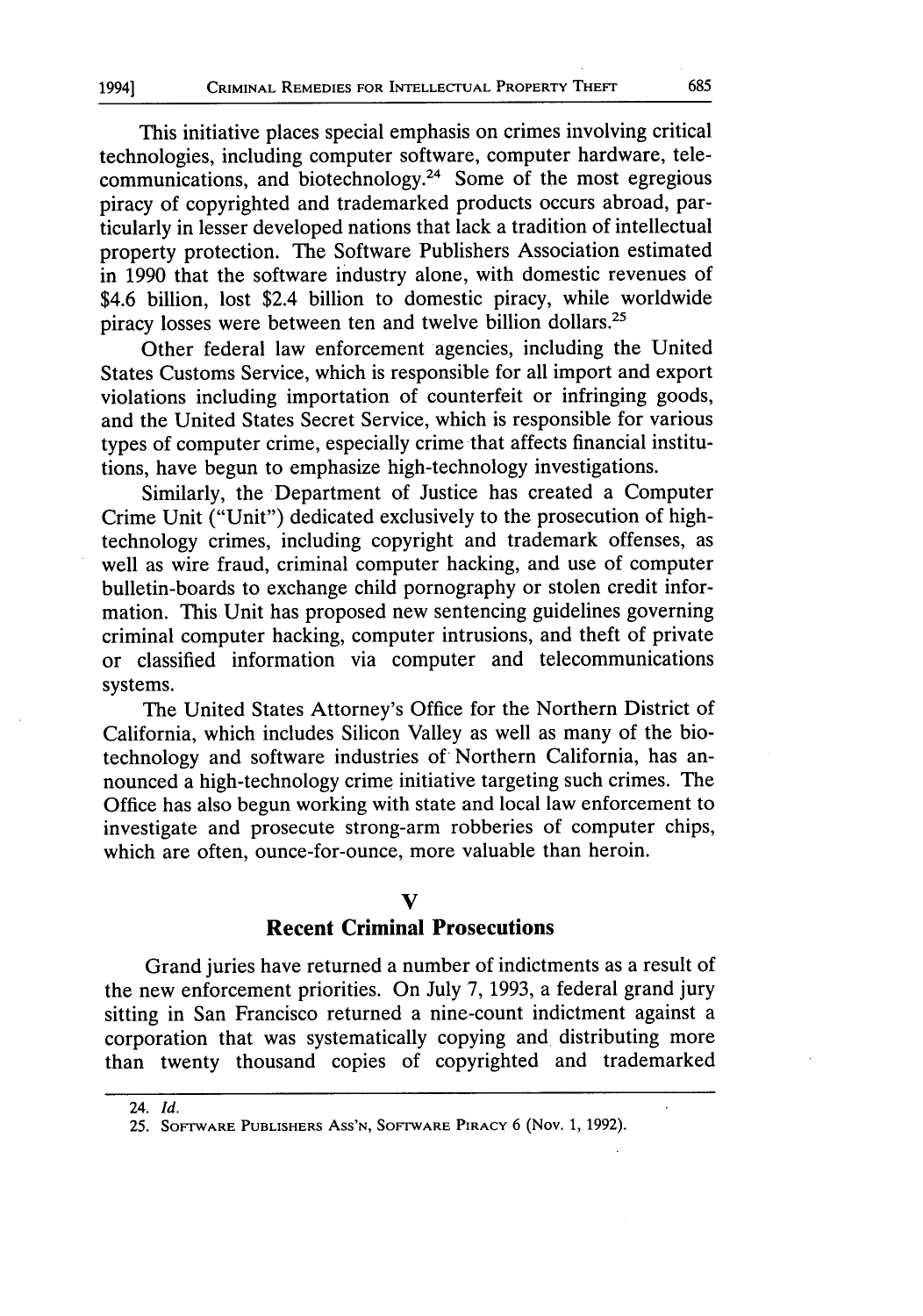MicroSoft MS-DOS and Windows software and manuals.<sup>26</sup> The indictment represented not only the first charges in the nation under the new felony copyright statute<sup>27</sup> but also included charges that the defendants had laundered their profits through overseas accounts, giving the government the right to seize and forfeit their assets.28

In San Jose, a separate grand jury recently handed down the first indictment charging criminal infringement of copyrighted CD-ROM software.<sup>29</sup> An earlier case resulted in the first jail sentences for software copyright infringers.<sup>30</sup> In the telecommunications arena, various individual and corporate defendants were convicted for their roles in selling cable television equipment designed to intercept television programming without authorization.<sup>31</sup> Current grand jury investigations include the illegal export of restricted technology and the theft of computer technology.

#### **VI**

#### **Limits to Criminal Prosecution of Information Theft**

There remain, of course, limits to the reach of criminal prosecution for the theft of information. There is no federal law prohibiting trade secret theft, often the most valuable and sensitive property of many high-tech firms. Some states have laws that cover the theft of trade secrets, 32 but the penalties for state offenses are typically lower than those for similar federal offenses.<sup>33</sup> Moreover, there are difficulties with such prosecutions, including establishing that the trade secret was in fact secret (typically determined by the measures taken to safeguard it) and that it had commercial value (a subjective question often open to dispute).

Moreover, unlike laws prohibiting copyright infringement, there are no criminal penalties for patent infringement. This perhaps reflects the difficulty of proving that a patent infringement included the appropriate *mens rea,* given the possibility of independent creation

<sup>26.</sup> United States v. Prosys, Inc., No. CR-93-0348-RHS (N.D. Cal. 1993).

<sup>27.</sup> *Indictments Under New Software Piracy Law Issued*, Boston GLOBE, July 8, 1993, at 37.

<sup>28.</sup> *Prosys,* No. CR-93-0348-RHS.

<sup>29.</sup> United States v. C-88 Corp., Int'l, No. CR-93-20133-RMW (N.D. Cal. 1993).

<sup>30.</sup> United States v. Lee, No. CR-92-0456-SBA (N.D. Cal. 1992).

<sup>31.</sup> United States v. Neplokh, No. CR-92-0546-MAG (FSL) (N.D. Cal. 1993).

<sup>32.</sup> *See, e.g.,* **CAL. PENAL CODE** § 499(c) (West 1988) (providing for fine up to five thousand dollars and/or imprisonment up to one year).

<sup>33.</sup> *See, e.g.,* 18 U.S.C. § 1343 (1988 & Supp. 1993) (providing for fine up to one thousand dollars and/or imprisonment up to five years).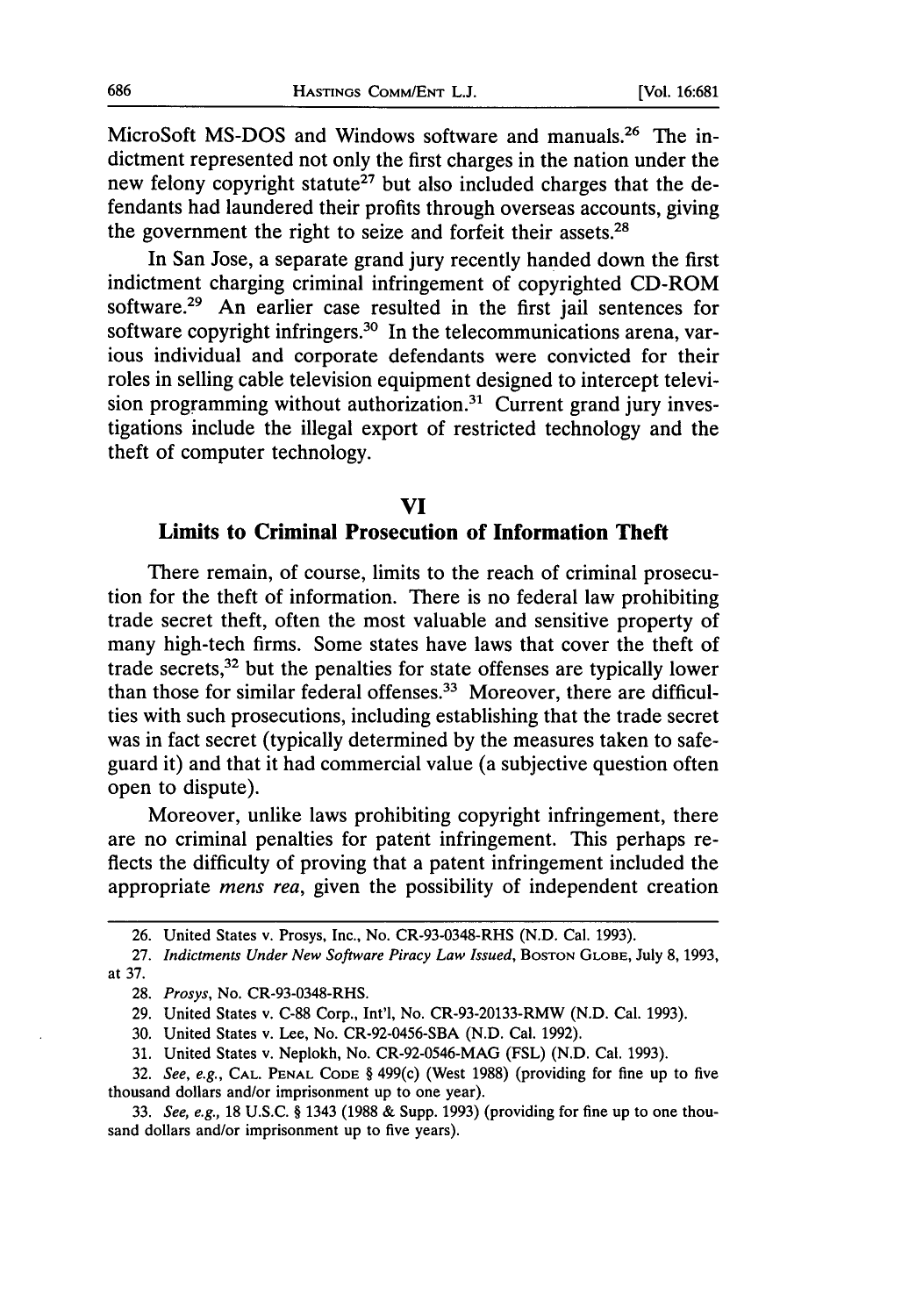and the arcane nature of the patent prosecution process conducted by the United States Patent Office.

Furthermore, while a criminal proceeding is typically much faster and results in stronger penalties than a civil suit, there are some drawbacks associated with a criminal prosecution. A victim company will necessarily have less control over proceedings instituted by the government than it would have over civil litigation. While criminal discovery is typically far more limited than civil discovery (avoiding, for example, depositions, interrogatories, and requests for production except on narrow grounds), the case may attract publicity to a company's problem with piracy. Finally, while the federal Victim's Rights and Restitution  $Act^{34}$  entitles a victim company to restitution for the full amount of its losses, such restitution may be less than what is available under the statutory damages provisions of civil copyright law<sup>35</sup> or the Lanham Act.<sup>36</sup>

#### **VII**

## **The Elements of Criminal Copyright Infringement**

Because criminal copyright infringement charges have the most general application to this area, it is useful to review the surprisingly straightforward elements of a criminal copyright infringement prosecution. As with a civil infringement action, a criminal copyright action requires proof that the defendant infringed a valid copyright.<sup>37</sup> This includes proof of the existence of the copyright, either through a certificate of registration from the Register of Copyrights or testimony from the author regarding the work's originality and date of fixation in a tangible medium.38

The most common types of infringement subject to criminal prosecution involve reproduction or distribution of a copyrighted item in violation of 17 U.S.C. § 106(1) and (3).<sup>39</sup> The prosecution need not prove that the infringing work is identical to the original work in all

39. For copyright violations involving computer programs, the government must also prove that the copies were not legally made for archival purposes or as a necessary part of the use of the program. See 17 U.S.C. § 117 (1988 & Supp. IV 1992).

<sup>34. 42</sup> U.S.C. §§ 10601 et seq. (1988 & Supp. IV 1992).

<sup>35. 17</sup> U.S.C. §§ 504-505 (1988 & Supp. IV 1992).

<sup>36. 15</sup> U.S.C. §§ 1051 et seq.

<sup>37. 17</sup> U.S.C. § 106 (1988).

<sup>38.</sup> A copyright infringement action, whether civil or criminal, may be brought only with respect to works registered with the Register of Copyrights. See 17 U.S.C. § 411 (1988) & Supp. IV 1992). The requirements for registration include attaching copyright notices to all publicly distributed copies and depositing copies with the Library of Congress. 17 U.S.C. §§ 401-12 (1988 & Supp. IV 1992).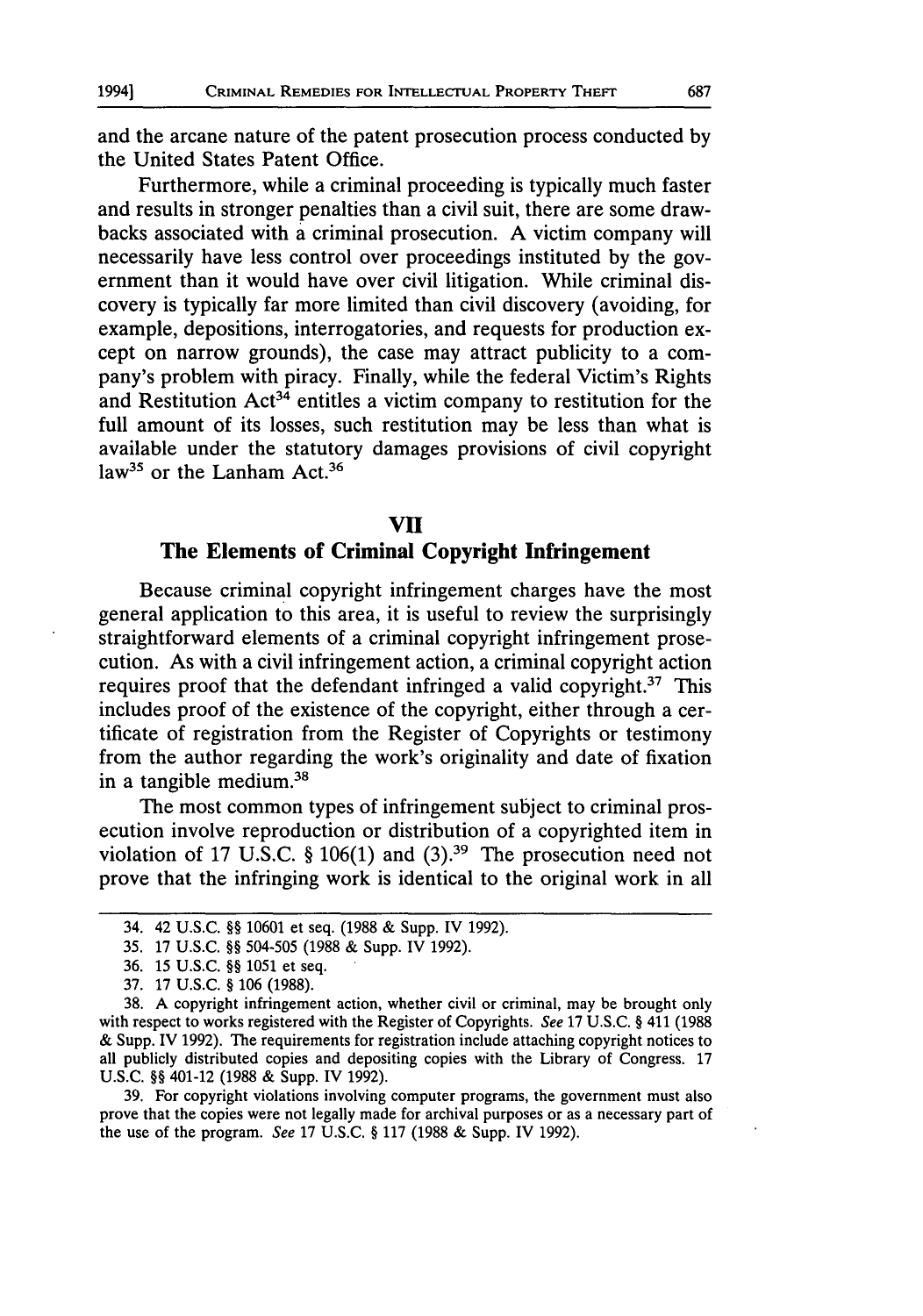respects.40 Rather, the government may prove infringement by demonstrating "substantial similarity" of the original work and the infringing work.4' Criminal prosecutions differ most dramatically from civil infringement actions in requiring the government to prove that a defendant acted "willfully and for purposes of commercial advantage or private financial gain. **"42** A defendant need not have profited from the infringement, as long as he or she intended to make a profit. $43$ 

Finally, as in civil infringement actions, criminal prosecutors must recognize the possibility of a defense that the infringing item was properly acquired (the "first sale" doctrine).<sup>44</sup> Although some courts have held that the government must prove the absence of a first sale,<sup>45</sup> the better view, which is supported by the legislative history of the statute, is that a claim of "first sale" is an affirmative defense in both civil and criminal actions.46 Of course, because the first sale doctrine permits only display and resale of the purchased items,<sup>47</sup> it does not apply to charges of reproducing copyrighted works.

#### **VIII**

## **How** to Convince Law Enforcement **to Investigate & Prosecute a Case**

From the perspective of someone who has had a copyright or trademark infringed, or who has been defrauded of intellectual or other high-tech property through mail or wire fraud, or who has lost information to a criminal computer hacker, the most pressing question is how to convince law enforcement agencies to investigate and prosecute the case. Federal prosecution is often particularly attractive. Not only do federal offenses generally carry stiffer sentences, but federal investigating agencies often have greater resources available, including the ability to pursue suspects nationally or internationally. Moreover, cases typically move more rapidly through the federal system than through crowded state court dockets.

<sup>40.</sup> *See* United States v. O'Reilly, 794 F.2d 613, 615 (11th Cir. 1986).

<sup>41.</sup> Hoehling v. Universal City Studios, Inc., 618 F.2d 972, 977 (2d Cir. 1980), *cert. denied,* 449 U.S. 841 (1980).

<sup>42.</sup> **17** U.S.C. § 506(a) (1988).

<sup>43.</sup> *See, e.g.,* United States v. Cross, 816 F.2d 297, 301 (7th Cir. 1987); United States v. Shabazz, 724 F.2d 1536, 1539 (11th Cir. 1984).

<sup>44. 17</sup> U.S.C. § 109(a) (1988).

<sup>45.</sup> *See, e.g.,* United States v. Sachs, 801 F.2d 839, 842 (6th Cir. 1986).

<sup>46.</sup> *See* United States v. Larracuente, 952 F.2d 672, 673-74 (2d Cir. 1992); H.R. REP. No. 1476, 94th Cong., 2d Sess. **1** (1976), *reprinted in* 1976 U.S.C.C.A.N. 5659, 5694-95.

<sup>47. 17</sup> U.S.C. § 109(a) and (c) (1988).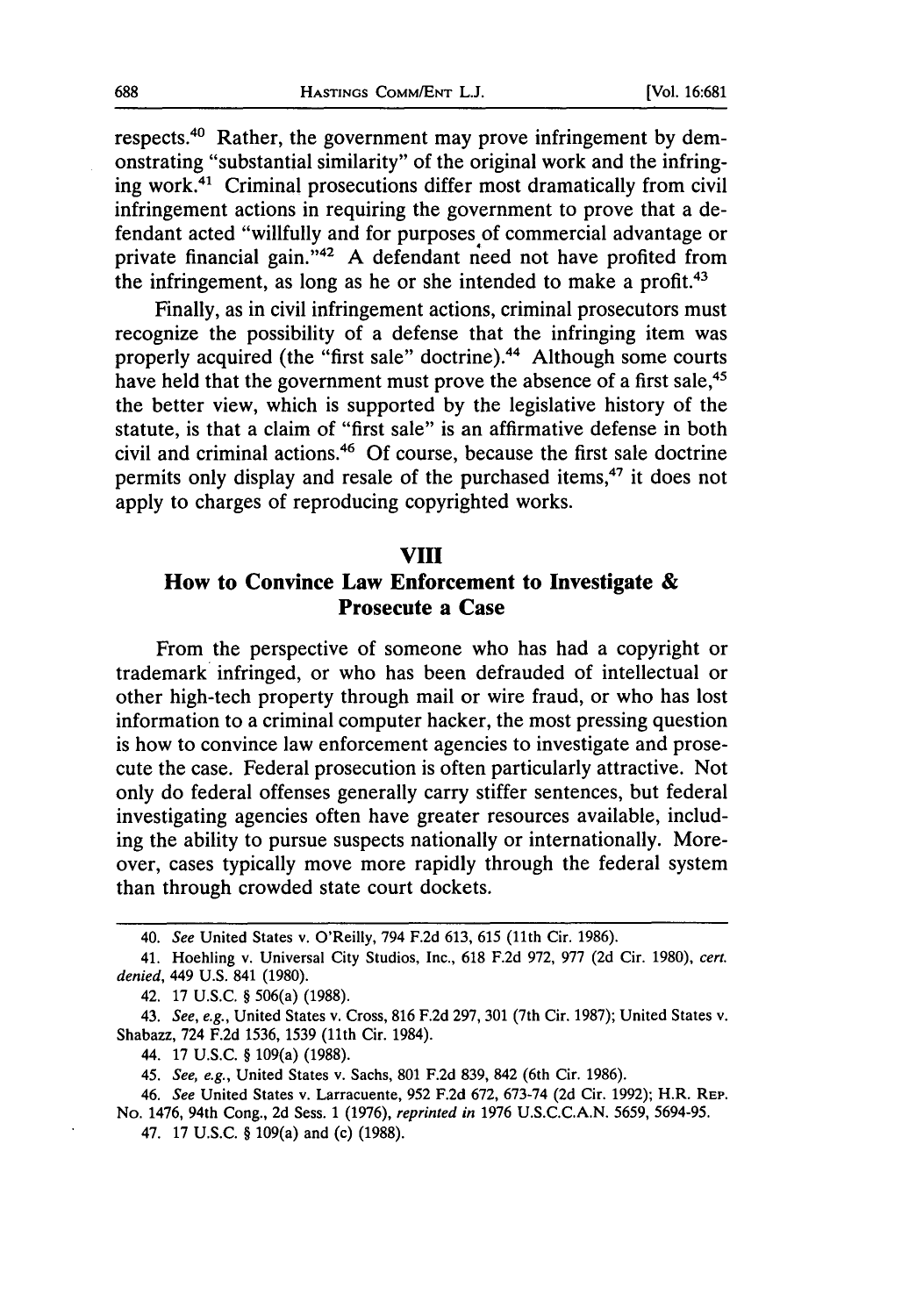What makes a given case attractive to federal prosecutors and law enforcement agents? Certainly the amount of the loss can be a significant factor. Because it is often difficult to measure the amount of foregone revenues that an infringement costs the true owner of goods, typically loss is measured by the value of the infringing or counterfeit goods. In addition to the amount of loss, prosecutors may also look at how blatant the piracy is, including whether the suspects had a license to produce the product, and whether they continued production greatly in excess of authorized quantities or after the license had expired.

Prosecutors may also consider the adequacy of civil remedies. If an infringer has deep pockets and is not likely to flee a lawsuit, the substantial civil penalties available may suffice. On the other hand, if an infringer runs a fly-by-night operation with few ties to the community and little money to pay a judgment or has infringed the copyrights of a variety of victims, it may seem more appropriate for the government to file criminal charges to vindicate the rights of the victims.

Finally, a case with novel or interesting facts often appeals to law enforcement entities hoping to deter other potential infringers in the community.

### **IX Conclusion**

Victims of high-technology and intellectual property crimes should consider the option of pressing criminal charges against those who would steal their stock in trade. Increasingly, federal and state law enforcement agencies are encouraging such referrals and are developing the statutory authority, the resources, and the expertise needed to investigate and prosecute these crimes. Ultimately, however, the chances for a successful criminal prosecution depend on the cooperation of the victim.